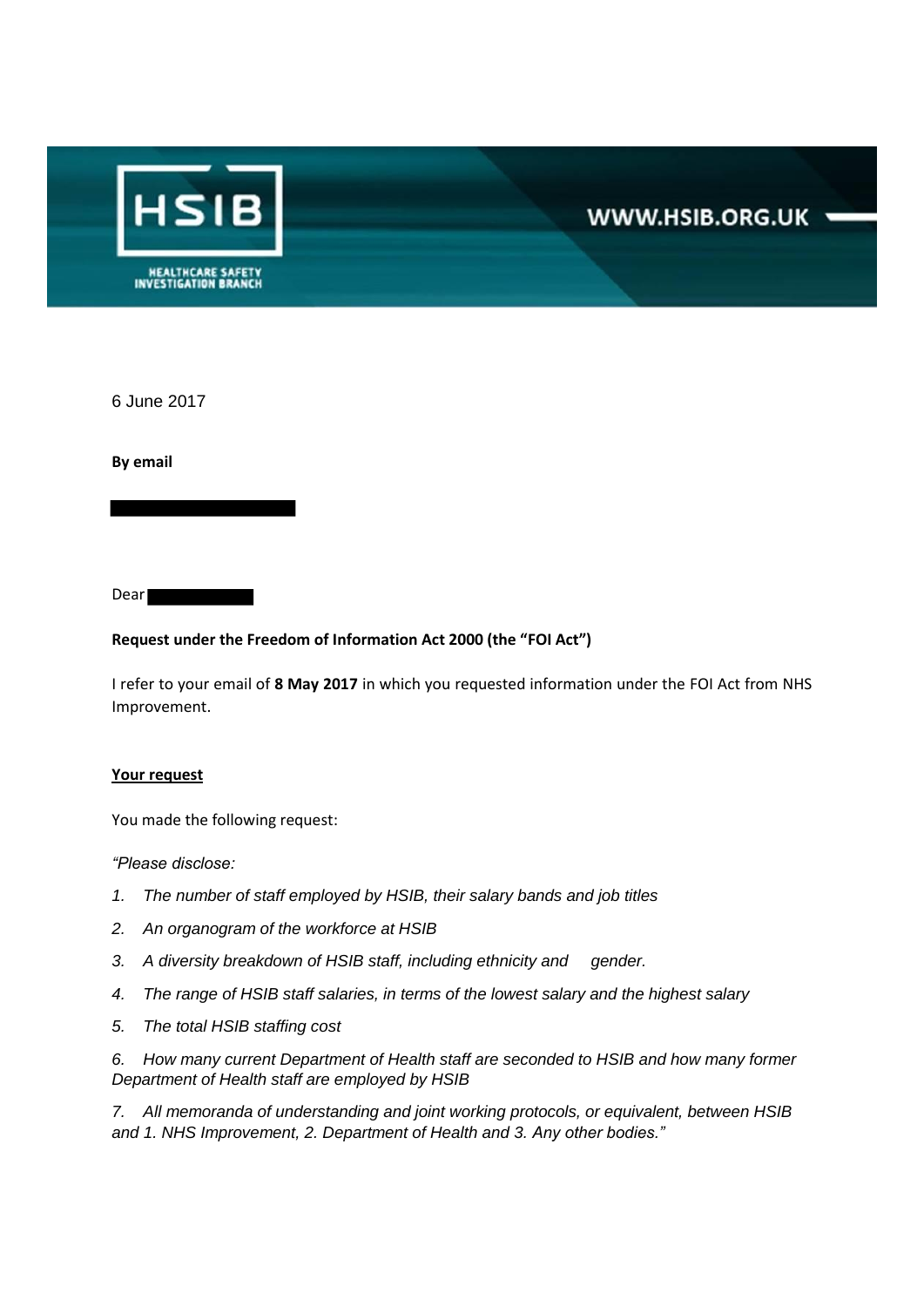#### **Decision**

NHS Improvement holds the requested information. Question 1

HSIB currently have 24 staff members with a proposed structure of 32 members of staff.

The job titles and salary bands are provided below.

*Chief Investigator ESM Director of Investigations ESM Medical Director Consultant Pay scale secondment Director of Corporate affairs DH secondment SCS 1 Programme Manager FTC Band 8d Principal National investigator x3 Band 9 National investigator x 9 Band 8d(+ 3 vacancies) Operations Support x2 Band 5 (+ 1 vacancy) Intelligence Manager Band 8d (vacant) Intelligence Officers x2 Band 7 (vacant) Researcher in residence .4 wte band 9 Business Manager band 7( vacant) Executive Assistant band 6 Communications Manager band 7 IT band 6 Finance officer band 5 Communications officer band 5(vacant)* Question 2

Please see the organogram attached to this letter.

#### Question 3

Please see the HSIB diversity staff list attached to this letter.

#### Question 4